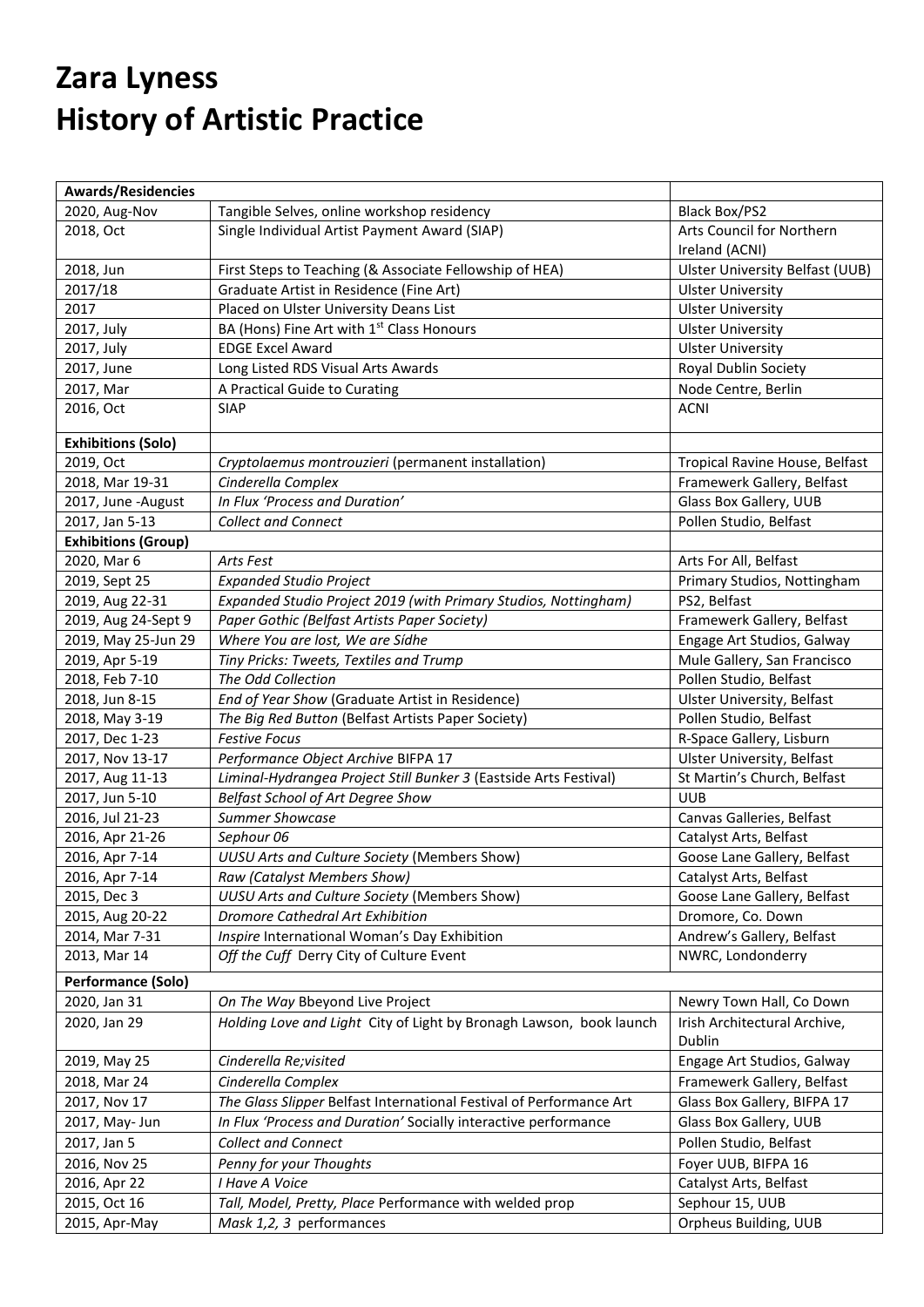| 2015, Mar 27                                                                                | Cenotaph performative reading of text written by Tony White                              | F15, Orpheus Building, UUB                         |  |  |
|---------------------------------------------------------------------------------------------|------------------------------------------------------------------------------------------|----------------------------------------------------|--|--|
|                                                                                             | (http://pieceofpaperpress.com/2015/04/13/on-the-old-bill/)                               |                                                    |  |  |
| 2015, Feb 2-27                                                                              | Crocheting Matter in Time and Space                                                      | Orpheus Building, UUB                              |  |  |
| <b>Performance (Group)</b>                                                                  |                                                                                          |                                                    |  |  |
| 2020, Sep 21                                                                                | Equinox Global Freedom Day (Bbeyond)                                                     | Laganside, Belfast                                 |  |  |
| 2020, Jan 31                                                                                | On the Way, Bbeyond Live Project                                                         | Newry, Co Down                                     |  |  |
| 2019, Jul 20                                                                                | Voicing the Bridge Project (Bbeyond)                                                     | Clady, Co. Tyrone                                  |  |  |
| 2017, Sept 22                                                                               | Day of Public Actions for Freedom and Democracy                                          | Hanover, Germany                                   |  |  |
| 2017, Sept 21-24                                                                            | Boondocks III Performance Festival (BBeyond)                                             | Hanover, Germany                                   |  |  |
| 2016, Nov 5                                                                                 | November Cumulator 11 artists/11 hours. Curator - James King                             | Void Gallery, Londonderry                          |  |  |
| 2016, Sept 22                                                                               | Equinox to Equinox International performance event. BBeyond                              | Quayside, Belfast                                  |  |  |
| 2016, Sept 16                                                                               | Safety Knit with Alice Clark, Jayne Cherry and Anthea McWilliams                         | Culture Night, Belfast 2016                        |  |  |
| 2016, Sept 8                                                                                | September Cumulator 9 artists/9 hours. Curator - James King                              | Pollen Studio, Belfast                             |  |  |
| 2015, Dec 3                                                                                 | Murmurations Sound bath improvised performance, part of Bi-Annual<br><b>FIX Festival</b> | Pollen Studio, Belfast                             |  |  |
| 2015 Oct 30/31                                                                              | Run to the Rock curator - Amanda Coogan, part of Belfast Arts Festival                   | Golden Thread Gallery, Belfast                     |  |  |
| 2015, Apr                                                                                   | Glass Box, protest performance for student access                                        | Foyer, UUB                                         |  |  |
| 2015, Mar 13                                                                                | Helge Meyer Workshop Presentation, part of the Belfast International                     | Pollen Studio, Belfast                             |  |  |
|                                                                                             | Festival of Performance Art                                                              |                                                    |  |  |
| <b>Curation</b>                                                                             |                                                                                          |                                                    |  |  |
| 2017 -present                                                                               | Monthly exhibitions at Pollen Studio and Gallery                                         | Pollen Studios Belfast                             |  |  |
| 2015-present                                                                                | Facilitator/speaker for student artists talks                                            | SERC, Lisburn                                      |  |  |
| 2015-2019                                                                                   | Curator/administrator                                                                    | Goose Lane Gallery, Belfast                        |  |  |
| 2018, Oct-Nov                                                                               | Dance, I am by Anthea McWillams                                                          | R-Space Gallery, Lisburn                           |  |  |
| 2017, Nov 6-20                                                                              | Department of Justice Peace Wall Exhibition                                              | Foyer, Ulster University                           |  |  |
| Administration/Technical                                                                    |                                                                                          |                                                    |  |  |
| Current                                                                                     |                                                                                          |                                                    |  |  |
| $2019 -$                                                                                    | Secretary                                                                                | <b>Bbeyond Live</b>                                |  |  |
| 2017-                                                                                       | Specialist campus assistant/study skills coach                                           | <b>Belfast School of Art</b>                       |  |  |
| 2017-                                                                                       | Secretary/Website &social media management                                               | Pollen Studios Belfast                             |  |  |
| 2013-                                                                                       | Freelance administrator/documentation/workshop facilitator                               | R-Space Gallery, Lisburn                           |  |  |
| 2016-2020                                                                                   | Social media administrator Late Night Art Belfast                                        | <b>Belfast Visual Arts Forum</b>                   |  |  |
| 2018, May-Nov                                                                               | Volunteer Manager/ administrator                                                         | Linen Biennale 2018                                |  |  |
| 2018, Jul-Aug                                                                               | Sculpture casting assistant, public art work                                             | Artist: Ralf Sander                                |  |  |
| 2016, Aug 8-27                                                                              | Eastside Arts Festival 20/20 Volunteer manager                                           | <b>Creative Exchange Studios</b><br>(CEX), Belfast |  |  |
| <b>Workshops (mentor)</b>                                                                   |                                                                                          |                                                    |  |  |
| 2019 Feb- ongoing                                                                           | Workshop facilitator                                                                     | R-Space Gallery, Lisburn                           |  |  |
| 2018, Apr-Jun                                                                               | Changing Environments Project.                                                           | <b>USDT</b>                                        |  |  |
| 2018, Feb - Mar                                                                             | Selfie Project, Springfield and Montague Centres                                         | <b>USDT</b>                                        |  |  |
| 2017/18                                                                                     | Fine Art mould making and casting workshops                                              | <b>Ulster University</b>                           |  |  |
| 2016, Feb 24                                                                                | Conversation with clay                                                                   | <b>UUB Seminar Room</b>                            |  |  |
| 2016, Mar 10                                                                                | Alice Clarke's Walk and Draw event for RI-VE-BE-RO assistant/                            | Northern Ireland Arts and                          |  |  |
|                                                                                             | invigilator                                                                              | <b>Science Festival</b>                            |  |  |
| 2016, Aug 21                                                                                | Wishtree Workshop assistant (Eastside Arts Festival 20/20)                               | <b>Connswater Shopping Centre</b>                  |  |  |
| 2012, Oct 1-15                                                                              | Willow sculpture workshop, Portadown Community Group                                     | Island Art Centre, Lisburn                         |  |  |
| Memberships and other technical experience                                                  |                                                                                          |                                                    |  |  |
|                                                                                             | Visual Artists Ireland (Professional membership 2017-)                                   |                                                    |  |  |
| Pollen Studios and Gallery (Secretary)                                                      |                                                                                          |                                                    |  |  |
| <b>Bbeyond Live (Minutes Secretary)</b>                                                     |                                                                                          |                                                    |  |  |
| Belfast Visual Arts/Studio Forum (Pollen Studios Representative)                            |                                                                                          |                                                    |  |  |
| Belfast international Festival of Performance Art 2014-2021 (Organisation Team 2014 - 2021) |                                                                                          |                                                    |  |  |
| 2020 - 2021                                                                                 | Podcast start up/co-host/editor                                                          | <b>Buoy Park Art Podcast</b>                       |  |  |
| 2020, Jan-Feb                                                                               | Video documentation/editing and presentation/social media content                        | BIFPA 20                                           |  |  |
| 2019, Jul                                                                                   | Video documentation Clay Conversation, Expanded Studio Project                           | PS2, Belfast                                       |  |  |
| 2019, Jan-Feb                                                                               | Video editing/social media content                                                       | BIFPA 19                                           |  |  |
| 2018, Mar                                                                                   | Practised Hands Performance Art documentation/editing                                    | Pollen Gallery, Belfast                            |  |  |